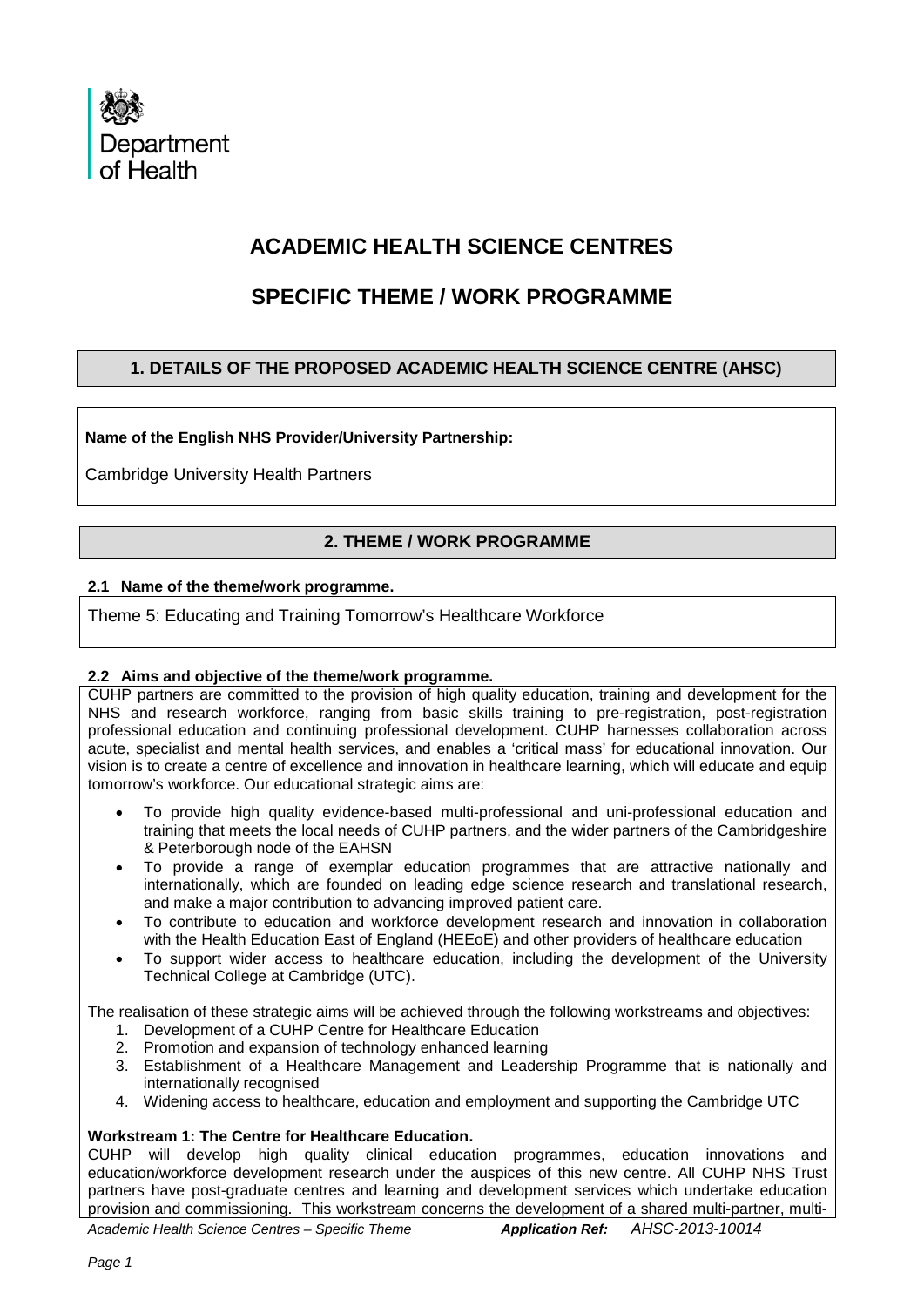professional education enterprise which has a greater capacity and impact than is currently available for partners acting on their own. **Phase one: 2013-16** CUHP will develop the education partnership and infrastructure, and a range of high quality clinical education programmes. CUHP is a qualified provider within the Education Outcomes Framework, has an established education endorsement process, and has a track record of innovative, evidence–based education programmes that strengthen the quality of patient care. Recent examples include the HIEC education projects focused on care of long term conditions, dementia, patient self-management education and the regional stroke care education and training review. CUHP is developing new education programmes on cancer care, patient safety and a new trauma pathway programme as a result of a successful bid for HEEoE Workforce Transformation Funds. In addition we are improving the breadth and quality of bespoke multi-professional specialist training programmes for CUHP staff. CUHP will take forward the establishment of CUHP teaching fellows, academic endorsement and accreditation in partnership with a range of HEIs, and establish robust evaluation and quality assurance processes. CUHP will also take forward its education and workforce research strategy and work programme, and establish a Division of Healthcare Education Research within the Centre for Healthcare Education. The successful programmes run by the clinical training office (CATO) which oversees £20M in funding and looks after over 300 clinical academic trainees will continue to expand within CUHP. **Phase two: 2016-18** will see the establishment of the '*Forum'*(£120m capital investment) on the Cambridge Biomedical Campus which will act as a vibrant hub for the Centre for Healthcare Education with purposebuilt educational facilities, including teaching space, conference facilities, clinical skills laboratories and simulation facilities. The *Forum* will be at the heart of a learning network for CUHP partners, but also play a role regionally, nationally and internationally. The CUHP Centre will be well placed to contribute to the HEEoE skills strategy, and to support HEEoE with education and workforce evaluation and research.

## **Work stream 2: Technology enhanced learning**

CUHP is committed to promoting and expanding technology enhanced learning which enables improved staff access, rapid uptake of educational innovations, and supports the establishment of a digital learning network and communities of practice. **Phase one: 2013-15** CUHP will further develop our multi-partner elearning platform, expanding clinical simulation, and supporting on-line learning which includes telepresence. **E-Learning**: our e-learning platform (Totara) underpins the ability for the diffusion and spread of CUHP educational content locally, nationally and internationally and is key to the success of other education programmes**.** This platform is being developed jointly between CUHP and CUHFT, with advice and support from the University's Institute of Continuing Education. Our e-learning programme will involve a blended learning approach with accredited and non-accredited educational programmes, online seminars, exam revision and preparation, testing, professional portfolios and online professional development. A range of new online learning programmes will be established in support of the Centre for Healthcare Education. This will include a clinical skills e-passport for the Cambridgeshire & Peterborough health system, and integrated training programmes for trauma care and cancer care. **Simulation:** the Cambridge High Fidelity Simulation Centre at CUHFT provides multiprofessional education programmes for healthcare staff ranging from primary to tertiary care for the local and regional healthcare community. Simulation will be integrated into training schemes at both undergraduate and postgraduate level. A training course for trainers within the simulator has been developed and endorsed to maintain the quality of training within the Centre. The Centre will continue to be at the core of training and research into patient safety. Simulation research will also be an integral part of our education research programme to further demonstrate the effect of simulation on quality of patient care. **Surgical Training and Research Centre:** The value of cadaveric training for surgical and non-surgical specialties is increasingly recognised. A CUHP cadaveric training and research centre was established in July 2013, and provides state of the art training for healthcare professionals. Whilst the use will be predominantly by surgeons in training both nationally and internationally, other professions including physiotherapy and nursing will run training courses in the Centre. Over the next three years, courses of increasing frequency and complexity are planned, supported by CUHP and international faculty. The Centre is co-located within a technology centre, supporting collaboration with industrial partners and CUHP to promote improved surgical techniques, and develop innovations in healthcare technology. **Phase two: 2016-18:** Phase two will include the reprovision and expansion of clinical simulation and cadaveric training within the Forum, the further development of online learning products and linkage through to the e-hospital system providing prompt and effective access for clinical staff, and the further development of online accredited academic programmes.

#### **Work stream 3: Healthcare Management and Leadership Programme development**

In this work stream CUHP will play a key role locally within Cambridgeshire & Peterborough, regionally in collaboration with HEEoE and also nationally and internationally, to provide high quality healthcare management and leadership development opportunities. **Phase one: 2013-15: CUHP** will further develop our Chief Resident and GP leadership programme. Building upon current leadership programmes, CUHP will develop three additional leadership development strands: i) applied leadership development opportunities including coaching and mentoring, job exchanges and rotations, and shadowing ii) a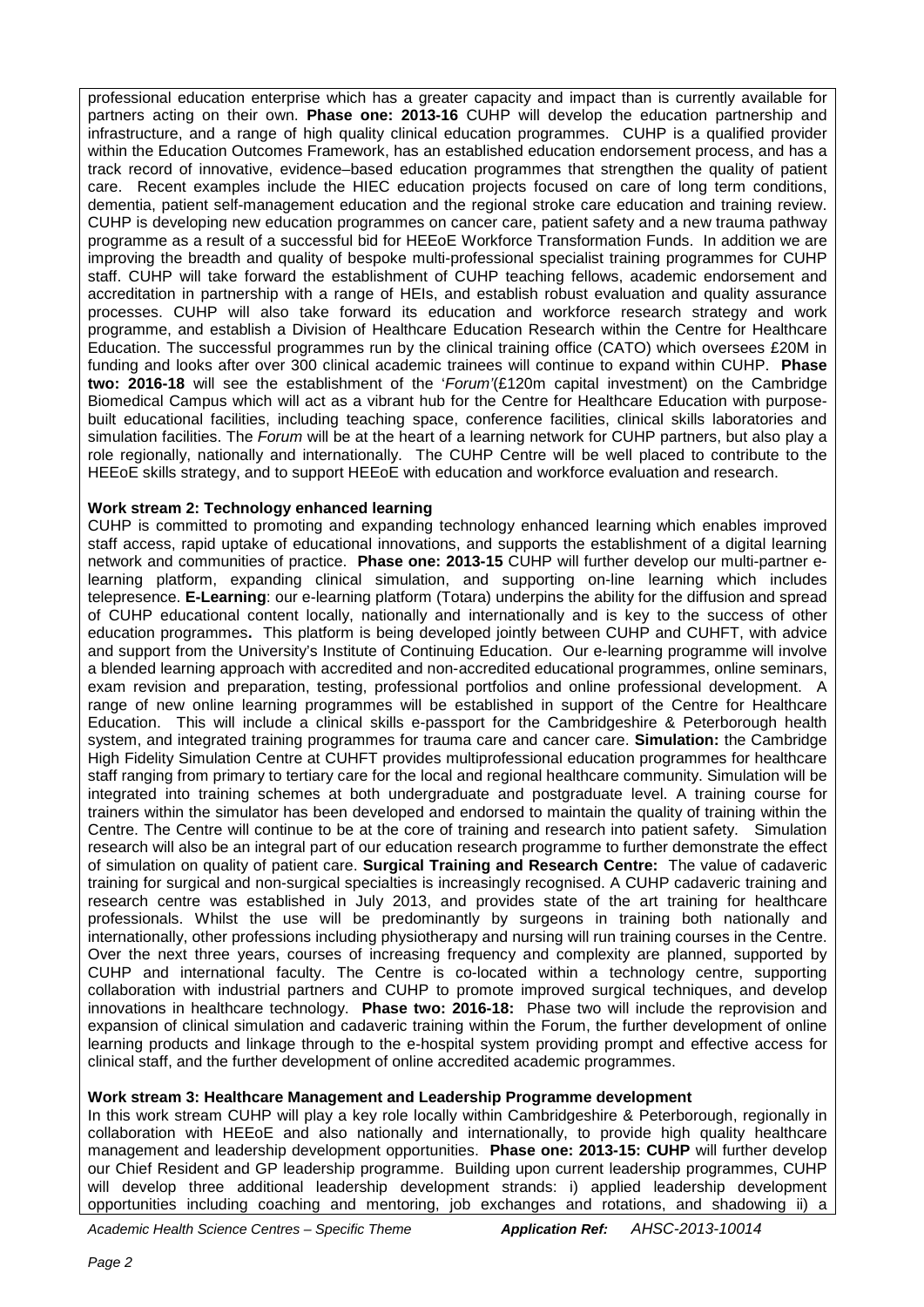continuing and accessible leadership programme of master classes and leadership skills workshops, iii) a multiprofessional leadership programme for the health and social care system for existing and aspiring leaders which will be locally accessible and focussed on service transformation and system improvement. **Phase two: 2016-18:** CUHP will further develop the leadership development faculty within the Centre of Healthcare Education, establish a programme on leadership for patient safety, and develop expert patient leaders and promotion of online leadership opportunities through a virtual leadership college.

## **Work stream 4: Promoting access and supporting the Cambridge UTC**

CUHP will promote access to healthcare education by taking forward its partnership approach to education collaboration across partner Trusts and with HEEoE. The partners have a track record of providing a wide variety of apprenticeship programmes and access to training and employment (eg Princes Trust). A wide range of work experience programmes are in place including exposure to careers in medicine, nursing and midwifery, science and across other staff groups. The Deakin Centre Cambridge Regional College on the Cambridge Biomedical Campus provides health and social care educational programmes to 16-18 year olds with access to work and clinical placements being provided on site. Employees in bands 1-4 have a range of opportunities to gain accredited qualifications and access to professional programmes. The HEE Pre-Nursing pilot (one of the Francis report's recommendations) is currently being piloted. **Phase one: 2013-15** Lead the establishment and launch of the UTC Cambridge which will focus on biomedical and environmental science and technology in September 2014. This will be situated alongside the biomedical campus and serve the Cambridge region. The UTC Cambridge is sponsored by CUHP and involves a partnership with Cambridge Regional College, with input from the University's Institute for Continuing Education and a wide range of education and industry partners. The UTC will provide applied science courses at key stage 4 and 5 for 670 14-19 year olds. **Phase two: 2016-18** CUHP will support completing students to their further careers as healthcare professionals, as they become integrated within CUHP education and training programmes. CUHP will continue to support the development and evolution of the UTC and its programmes.

#### **2.3 Description of how the proposed theme or work programme will contribute to the aims of the AHSC.**

The theme aims will promote the overall aims of the AHSC through leading and fostering a 'learning organisation' and research aware partnership, and further developing a research literate and research engaged healthcare staff, and enabling leading healthcare researchers to contribute to faculty development for example through CUHP Fellowships. CUHP will provide high quality up-to-date evidence based education programmes that equip staff with the knowledge, skills, and behaviours required to deliver the best possible patient care. An example is the trauma care education programme currently under development linked to the CUHFT major trauma centre. In addition, we will provide learning and development opportunities for clinical leadership and service transformation, and equip effective and capable clinical leaders through utilising modern and innovative educational methods. CUHP will also ensure that education and workforce developments are researched and evaluated. Our state of the art purpose-built education and conference facilities in the Forum will be at the heart of the biomedical campus development and integrated within the service innovation work streams of the Cambridgeshire & Peterborough EAHSN node.

#### **2.4 Description of how the proposed theme or work programme will contribute to the further integration of research, health education and/or patient care and how this will lead to improvements in patient care.**

The AHSC education theme and its work programme brings together researchers, educationalists and practising clinicians, many of whom fulfil multiple roles, in a common endeavour to build educational capability, and rapid translation of science research in to clinical practice. The CUHP Centre for Healthcare Education is founded on communities of clinical practice, with collaboration across healthcare domains (e.g. medicine and psychiatry) and collaboration across organisations. The AHSC has had experience of successfully leading the HIEC education and innovation projects which have had important benefits for patients with a variety of long term conditions.

The development of technology enhanced learning means that learning is "close to the patient", simulates the clinical environment, and improves access for busy clinical practitioners. CUHP has successfully developed clinical simulation and leadership simulations. The CUHP leadership programme will create a synergy between clinicians, managers and executives focused on patient safety and patient experience improvements. The leadership programme will also equip existing and aspiring leaders with the skills required for service and quality improvement, and for measuring improvement. The AHSC through being nested at the heart of the EAHSN, will contribute to and benefit from the wider clinical networks across the region, and to scale up innovation.

*Academic Health Science Centres – Specific Theme Application Ref: AHSC-2013-10014*